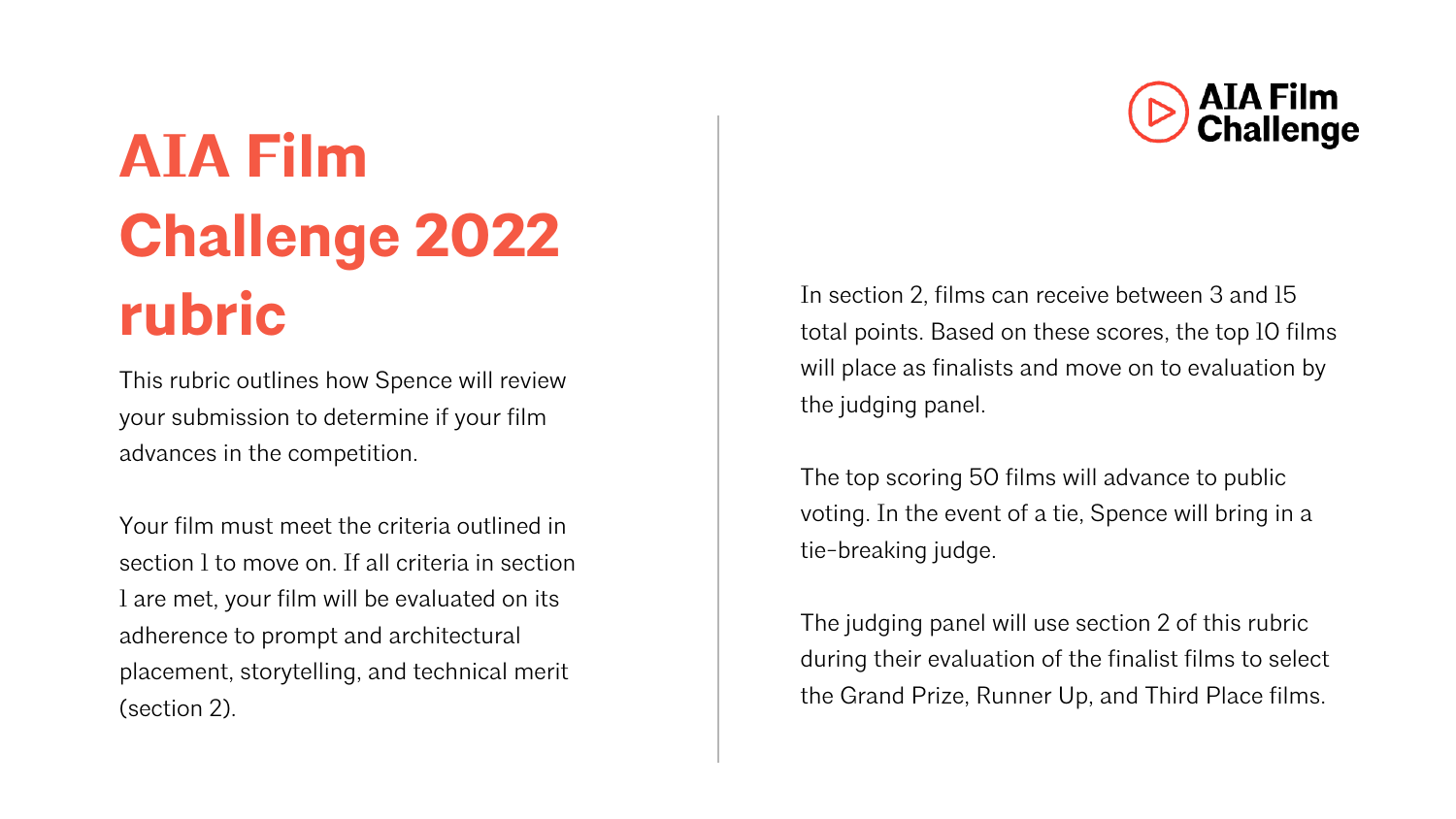# Section 1. **Submission requirements**

Your film must meet the criteria outlined here to move on.



• Adheres to the prompt:

The AIA Film Challenge 2021 calls for stories of architects working with civic leaders to design sustainable, equitable communities.

- Timeframe is 1:30-3:00 minutes
- AIA Film Challenge logo is included
- Documentary-style (narrative elements, lower thirds, etc.)
- At least one architect is featured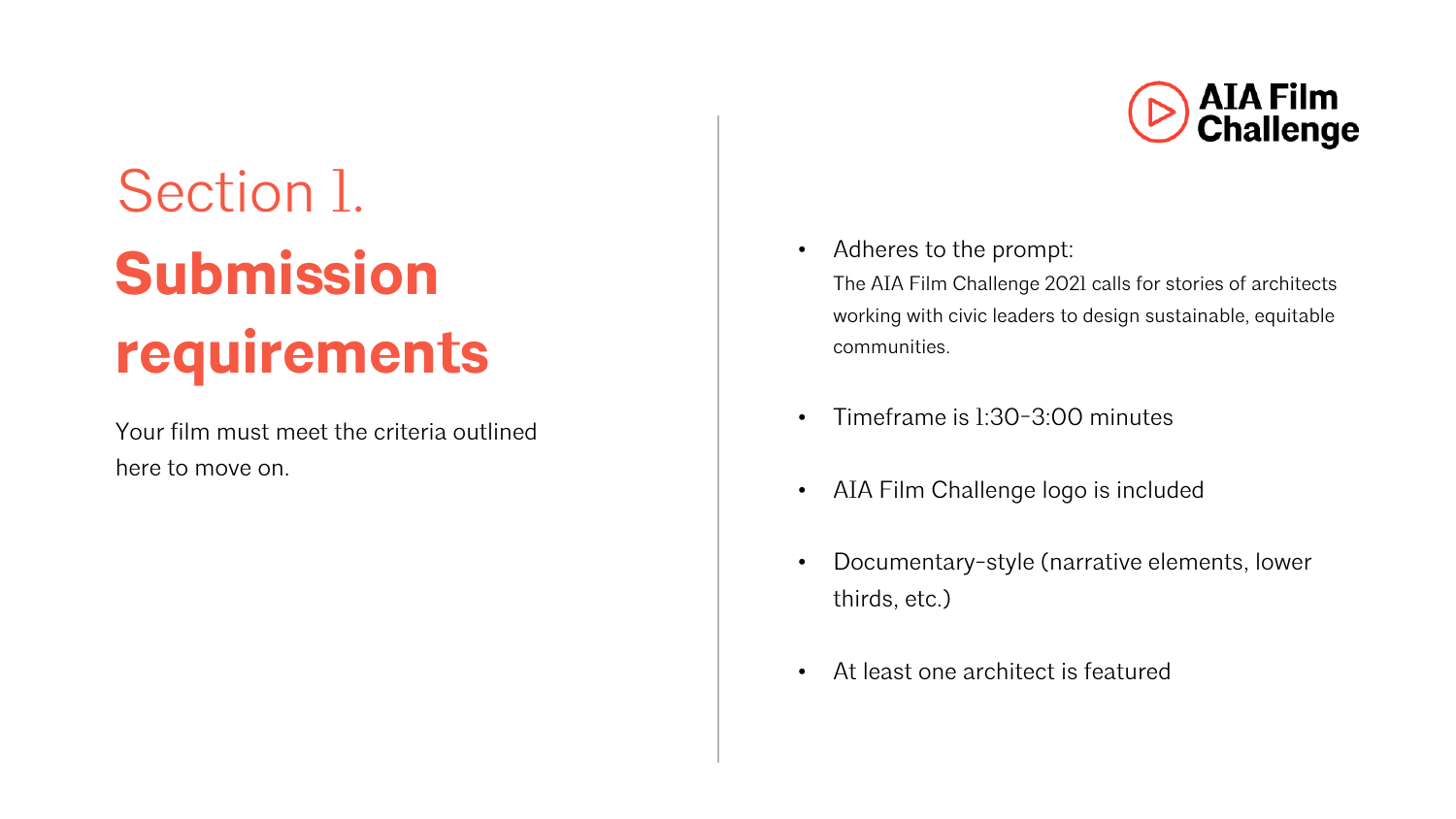# Section 2.



# **Judging criteria rubric**

OVERVIEW

| <b>Adherence to prompt</b> | The film does not                              | The film does not                        | The film some-                     | The film mostly                        | The film definitely                        |
|----------------------------|------------------------------------------------|------------------------------------------|------------------------------------|----------------------------------------|--------------------------------------------|
| & architectural            | adhere to the                                  | explicitly adhere                        | what adheres to                    | adheres to the                         | adheres to the                             |
| placement                  | prompt at all                                  | to the prompt                            | the prompt                         | prompt                                 | prompt                                     |
| <b>Storytelling</b>        | The story is                                   | The story is hard                        | The story is                       | The story is                           | The story is                               |
|                            | impossible to                                  | to follow & is not                       | somewhat easy to                   | mostly easy to                         | definitely easy to                         |
|                            | follow                                         | engaging                                 | follow                             | follow                                 | follow                                     |
| <b>Technical</b><br>merit  | The technical<br>elements are<br>below average | The technical<br>elements are<br>average | The technical<br>elements are good | The technical<br>elements are<br>great | The technical<br>elements are<br>exemplary |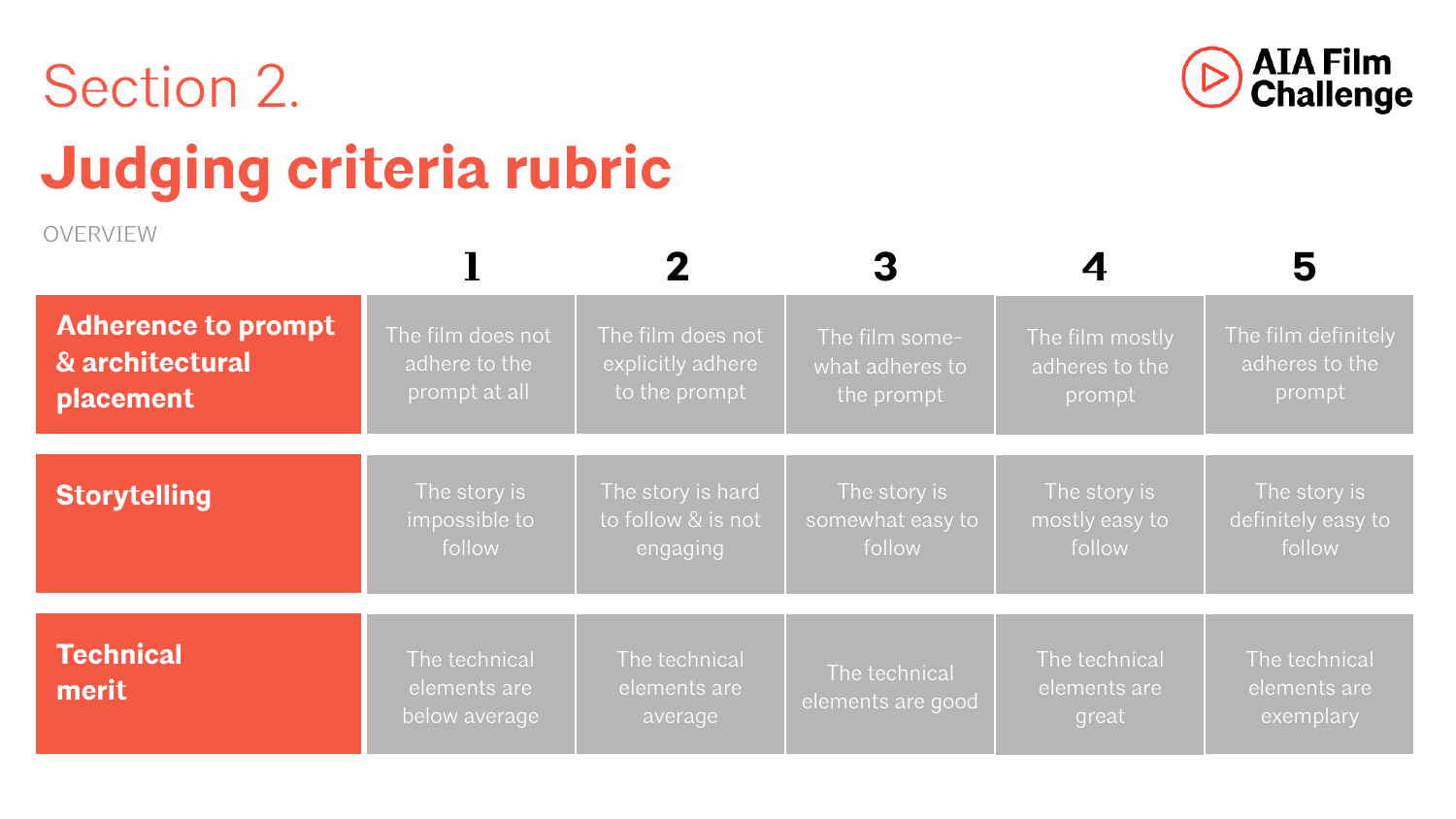## **Adherence to prompt & architectural placement**

## **Storytelling**

### **Technical merit**

**\*Your film may receive a half point if it falls between two categories.** The outcome is clear.

### **Does the film adhere to the 2022 prompt?\***

**1 point: The film does not adhere to prompt at all.** The subject of the film is not architecture as a solution.

#### **2 points: The film does not explicitly adhere to the prompt.**

Architecture is the main subject of the film, but several elements of the prompt are missing, or not easily understood.

#### **3 points: The film somewhat adheres to the prompt.** An

architectural project is featured, but it is not obvious how the project contributes to a sustainable or equitable community. The role between architect(s) and civic leader(s) is not clear.

**4 points: The film mostly adheres to the prompt** and tells the story of architecture as a solution. It is obvious that the project contributes to a sustainable or equitable community. The partnership between architect(s) and civic leader(s) is not clear. The role of the architect(s) in achieving the outcome is not clear.

**5 points: The film definitely adheres to the prompt** and portrays a sustainable or equitable architectural project in an original, engaging, entertaining way. The partnership between architect(s) and civic leader(s) is obvious and clear. The role of the architect(s) in achieving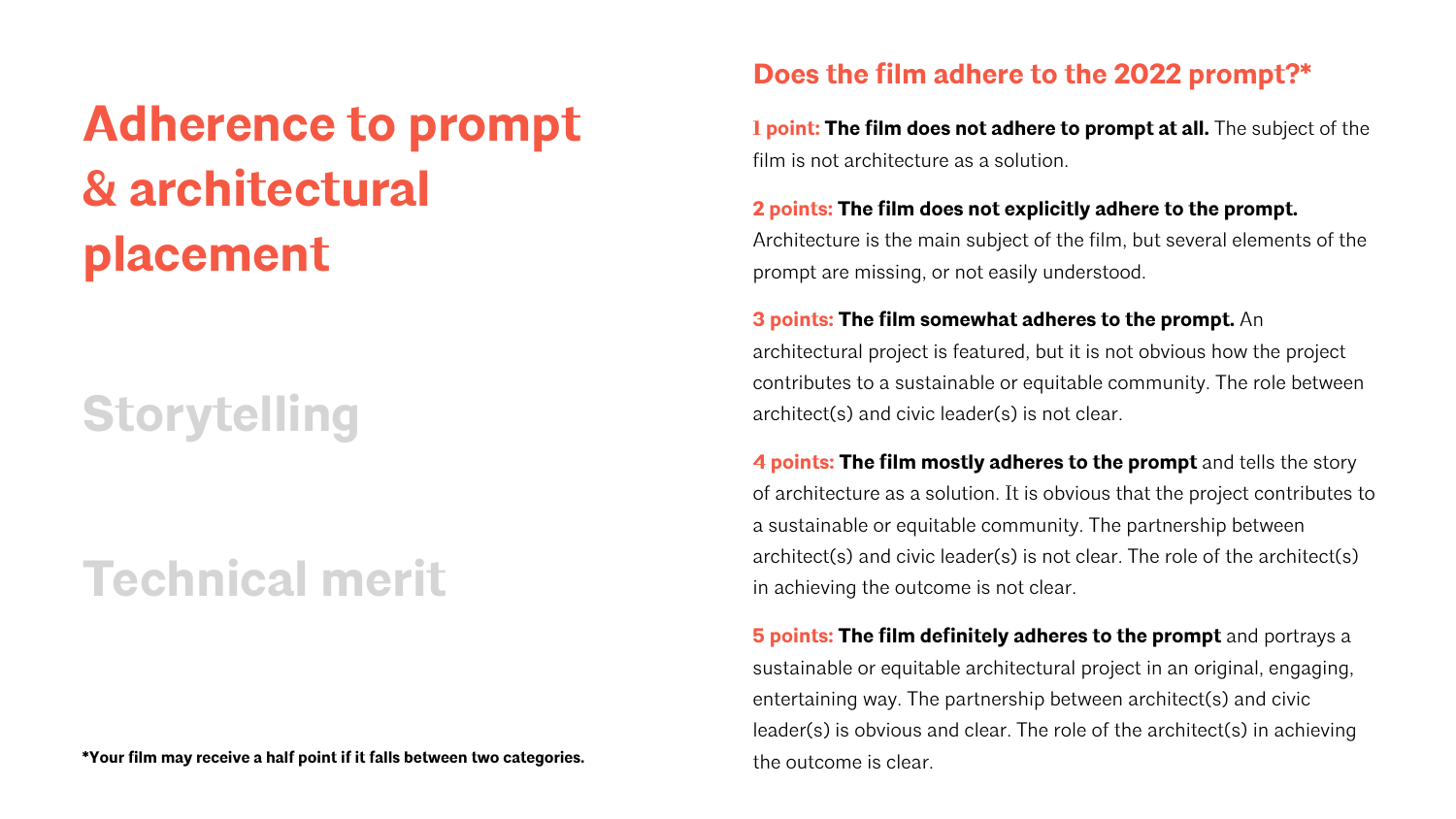**Adherence to prompt & architectural placement**

## **Storytelling**

### **Technical merit**

### **Does the film tell an inspiring story in an original, engaging, and entertaining way?\***

**1 point: The story is impossible to follow.** There is no narrative arc.

**2 points: The story is hard to follow and is not engaging.** The viewer does not fully grasp the subject or the roles of the people featured. It does not hold the viewer's attention.

**3 points: The story is somewhat easy to follow, but it does not** present the subject in an interesting way.

**4 points: The story is mostly easy to follow** and well-crafted but lacks an original viewpoint.

**5 points: The story is definitely easy to follow,** compelling, cohesive, and well-crafted. The story is unique and holds the viewer's attention.